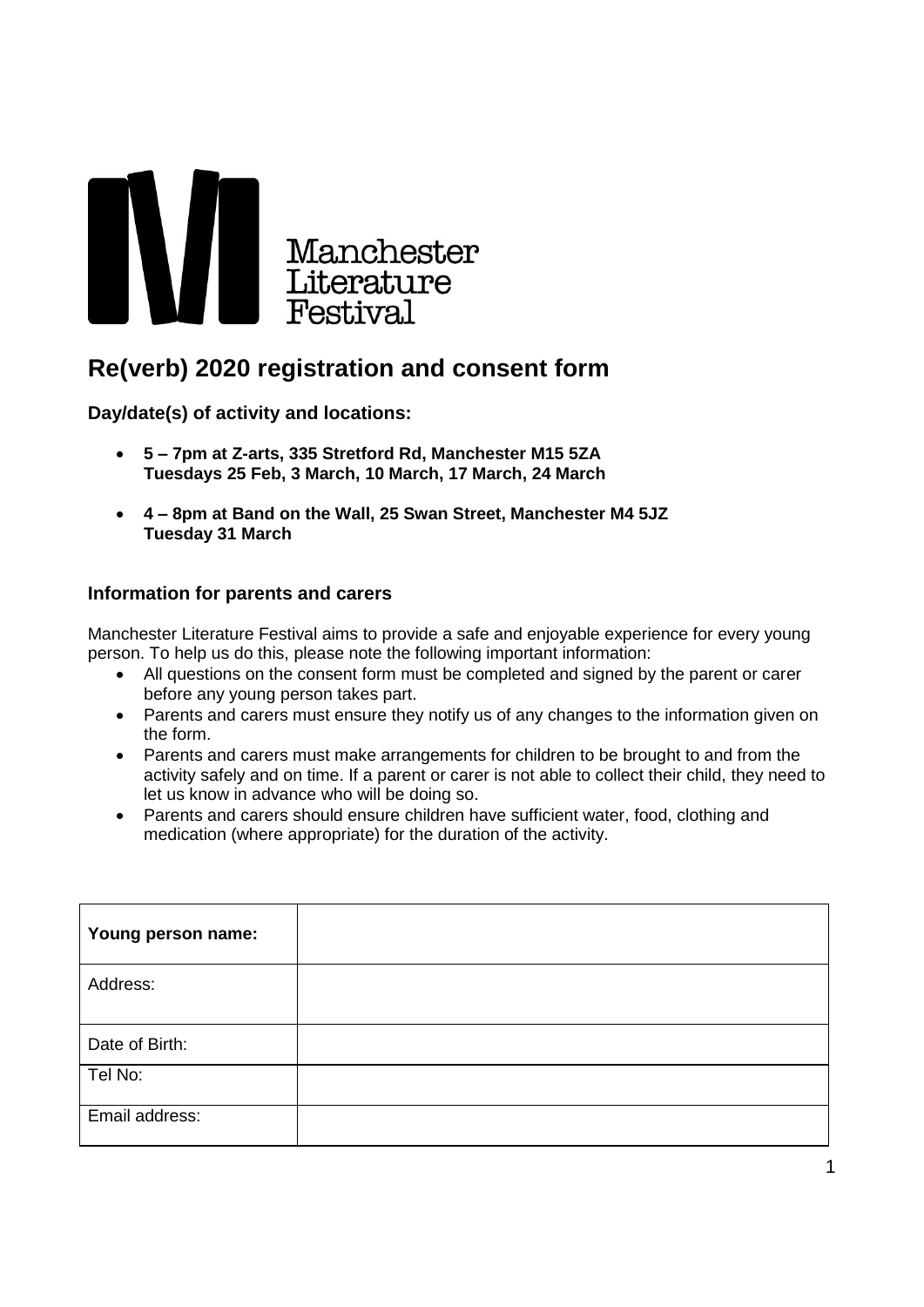| Parent/carer name:                                                 |                              |                    |     |  |  |
|--------------------------------------------------------------------|------------------------------|--------------------|-----|--|--|
| Day time Tel No                                                    |                              | Mobile Tel No      |     |  |  |
| parent/carer:                                                      |                              | parent/carer:      |     |  |  |
| Email address                                                      |                              |                    |     |  |  |
| parent/carer:                                                      |                              |                    |     |  |  |
| <b>Emergency contact information:</b>                              |                              |                    |     |  |  |
| Name of alternative adult who                                      |                              | Relationship to    |     |  |  |
| can be contacted in an                                             |                              | young person:      |     |  |  |
| emergency:                                                         |                              |                    |     |  |  |
| Day time Tel No                                                    |                              | Mobile Tel No      |     |  |  |
| alternative adult:                                                 |                              | alternative adult: |     |  |  |
| <b>Medical information:</b>                                        |                              |                    |     |  |  |
| Any specific medical<br>conditions requiring medical<br>treatment? | Yes:<br>Please give details: |                    | No: |  |  |
| Details of medication required<br>(pain/flu/inhaler):              |                              |                    |     |  |  |
| Any extra help we need to<br>provide?                              | Yes:<br>Please give details: |                    | No: |  |  |
| Any allergies?                                                     | Yes:<br>Please give details: |                    | No: |  |  |
| Is there anything else you<br>think we should know?                | Yes:<br>Please give details: |                    | No: |  |  |